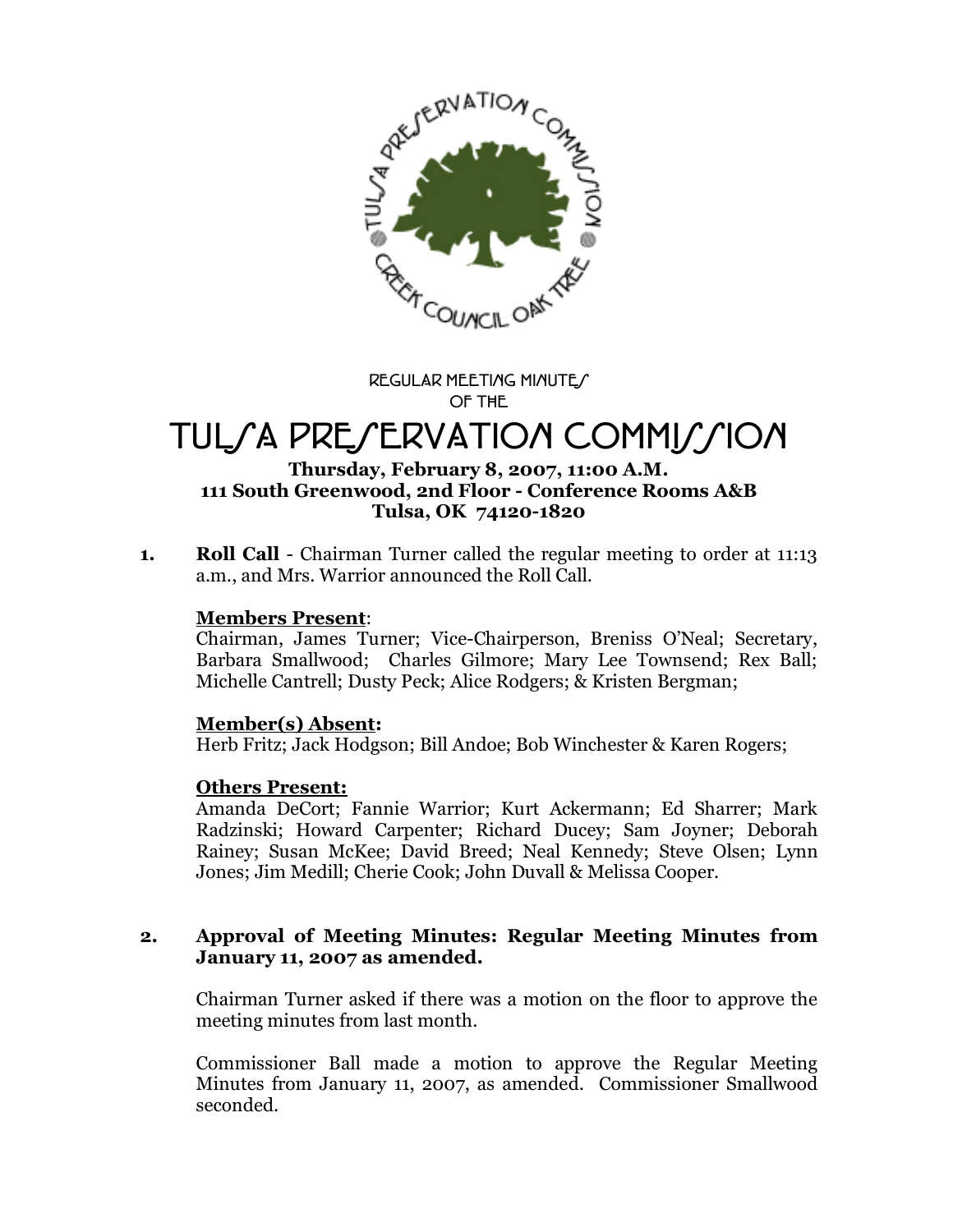### **Roll Call Vote to Approve Meeting Minutes from January 11, 2007:**

Chairman Turner – Aye; V-Chairperson O'Neal – Aye; Secretary Smallwood – Aye; Charles Gilmore – Aye; Mary Lee Townsend –Aye; Rex Ball – Aye; Kristen Bergman – Aye; Michelle Cantrell – Abstain; Dusty Peck – Aye; & Alice Rodgers - Aye. The motion was **Approved by Majority by members present and voting.**

# **3. Unfinished Business**

# **A. Historic Preservation Committee Report**

# **i. Announcement of Conflict of Interest**

Chairman Turner asked the commission if anyone had a conflict of interest with any of the Certificates of Appropriateness (COA) Requests that would be brought before the board for review. No one responded to having a conflict.

# **ii. Applications for Certificate of Appropriateness**

Chairman Turner briefly informed the COA applicants of the COA processing procedures of how their proposals would be reviewed by the Tulsa Preservation Commission for a final determination.

Chairman Turner asked Mr. Sharrer to please give his presentation on the first COA agenda item.

# 1. **619 N. Cheyenne Ave.** (Brady Heights)

Applicant: Jessica Rainey Request: Install clear-view storm door at front entrance. Storm door would have oil-rubbed bronze hardware to match existing front door. COA Subcommittee Complete Application Date: 02-06-2007

Mr. Sharrer presented Jessica Rainey's Certificate of Appropriateness application to the Commission. Photographs and drawings were available for review; and a slide presentation was shown of the historic home in Brady Heights.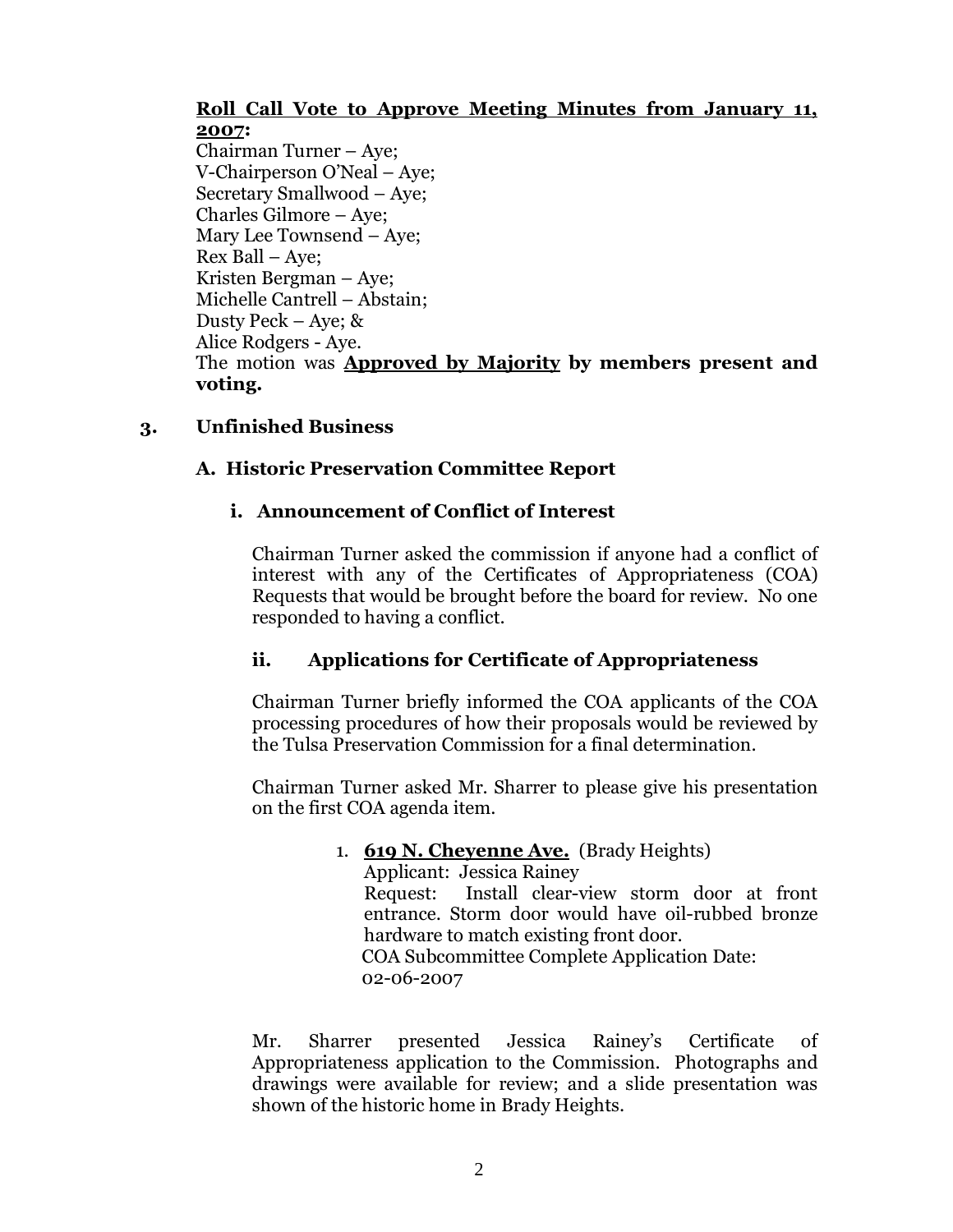Mr. Sharrer stated that Ms. Rainey plans to install a clear-view storm door at the front entrance of the home; and that the storm door would have oil-rubbed bronze hardware to match the existing front door. Mr. Sharrer stated that the full view storm door that Ms. Rainey plans to install is a Pella Select Storm Door, Model #6000. Mr. Sharrer read aloud the appropriate guidelines for *Restoring Existing Structures* for the Brady Heights district.

Chairman Turner asked Ms. Rainey if she had any comments to make or had any information to add to Mr. Sharrer's presentation. Ms. Rainey stated that she did not; but that she would answer any questions that the Commission may have.

Chairman Turner asked Vice-Chairperson O'Neal to please give her report on the recommendations that were made on this proposal at the COA Subcommittee meeting.

Vice-Chairperson O'Neal stated that the COA Subcommittee considered Ms. Rainey's application to be complete at the February 6, 2007 meeting. She stated that the COA Subcommittee recommended by a majority vote to approve Ms. Rainey's application for *restoring existing structures* in the Brady Heights Historic District.

V-Chairperson O'Neal made a motion to support the COA Subcommittee's recommendations to approve Ms. Rainey's application. Commissioner Ball seconded.

Chairman Turner opened the floor to the Commission for discussion. After a brief discussion took place, Chairman Turner asked Mrs. Warrior to please call roll.

#### **Roll Call Vote to Approve Ms. Rainey's application:**

Chairman Turner – Aye; V-Chairperson O'Neal – Aye; Secretary Smallwood – Aye; Charles Gilmore – Aye; Mary Lee Townsend –Aye; Rex Ball – Aye; Kristen Bergman – Aye; Michelle Cantrell – Aye; Dusty Peck – Aye; & Alice Rodgers - Aye. The motion was **Approved Unanimously by members present and voting.**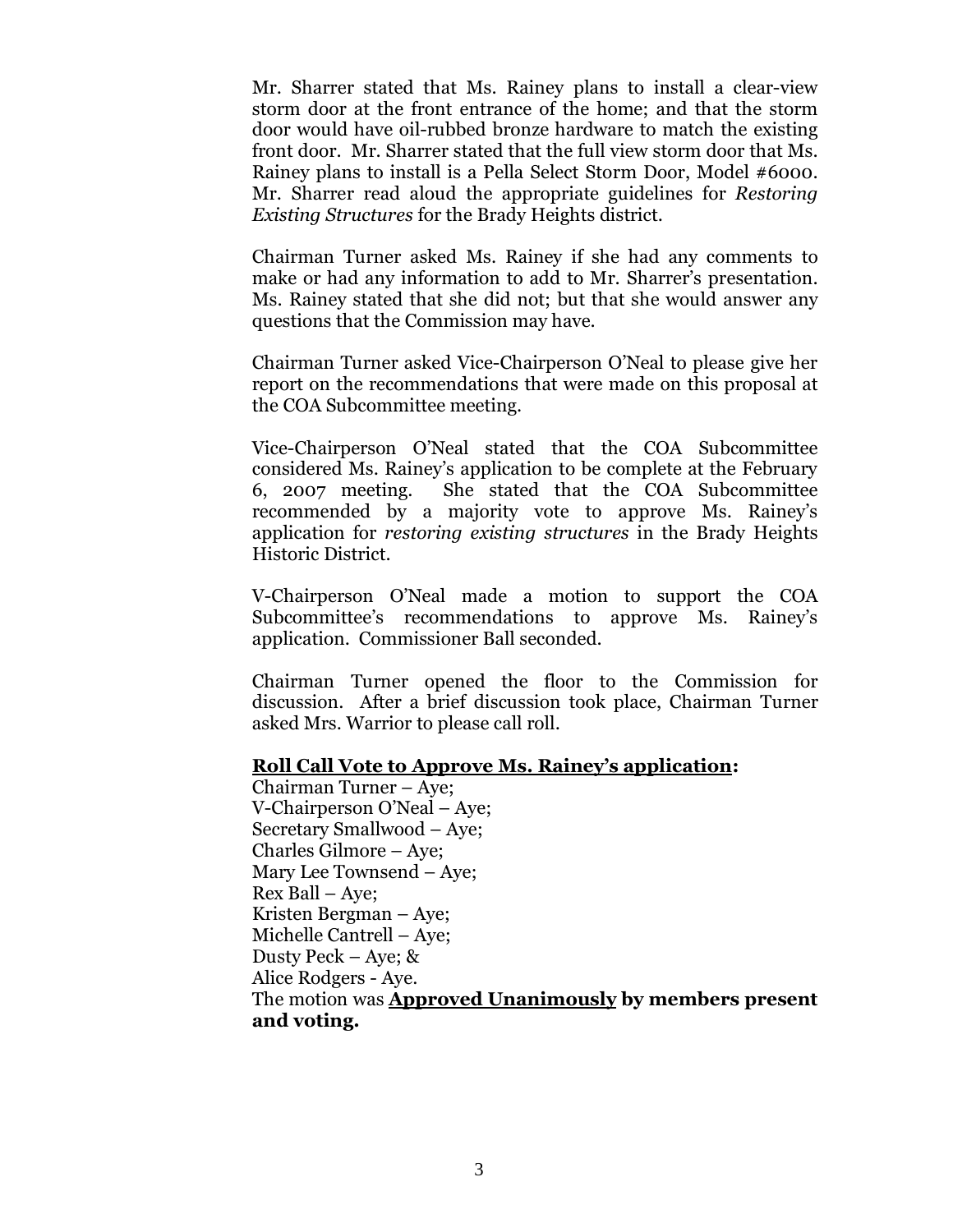*The Tulsa Preservation Commission Approved Jessica Rainey's proposal based on Windows & Doors, Accessories, Paragraph 2; for Restoring Existing Structures for the Brady Heights Historic District.*

Chairman Turner asked Mr. Sharrer to please give his presentation on the next COA agenda item.

### 2. **1707 S. Rockford Ave.** (Swan Lake)

Applicant: Richard Ducey Request:

- I. Remove one pair of original double-hung, nineover-one wood windows on north side of house. Replace with one (1) double-hung, nine-overone wood window trimmed out with salvaged original trim. Siding will be patched to match; &
- II. Remove one pair of original double-hung, oneover-one wood windows on far northeast side of house minimally visible from street. Replace with one (1) double-hung, one-over-one wood window trimmed out with salvaged original trim. Siding will be patched to match. COA Subcommittee Complete Application Date: 02-06-2007

Mr. Sharrer presented Parts I & II of Richard Ducey's Certificate of Appropriateness application to the Commission. Photographs and drawings were available for review; and a slide presentation was shown of the c. 1922 Bungalow home in Swan Lake.

Mr. Sharrer stated that Mr. Ducey plans to remove one pair of the original double-hung, nine-over-one wood windows on the north side of the structure. He plans to replace with one (1) double-hung, nine-over-one wood window trimmed out with salvaged original trim; and that the siding will be patched to match. Mr. Sharrer stated that Mr. Ducey also plan to remove one pair of the original double-hung, one-over-one wood windows on the far northeast side of the structure minimally visible from the street; replace it with one (1) double-hung, one-over-one wood window trimmed out with salvaged original trim; and the siding will be patched to match.

Mr. Sharrer read aloud the appropriate guidelines for *Rehabilitation for Buildings* for the Swan Lake district.

Chairman Turner asked Mr. Ducey if he had any comments to make or had any information to add to Mr. Sharrer's presentation. Mr. Ducey stated that he did not; but that he would answer any questions that the Commission may have.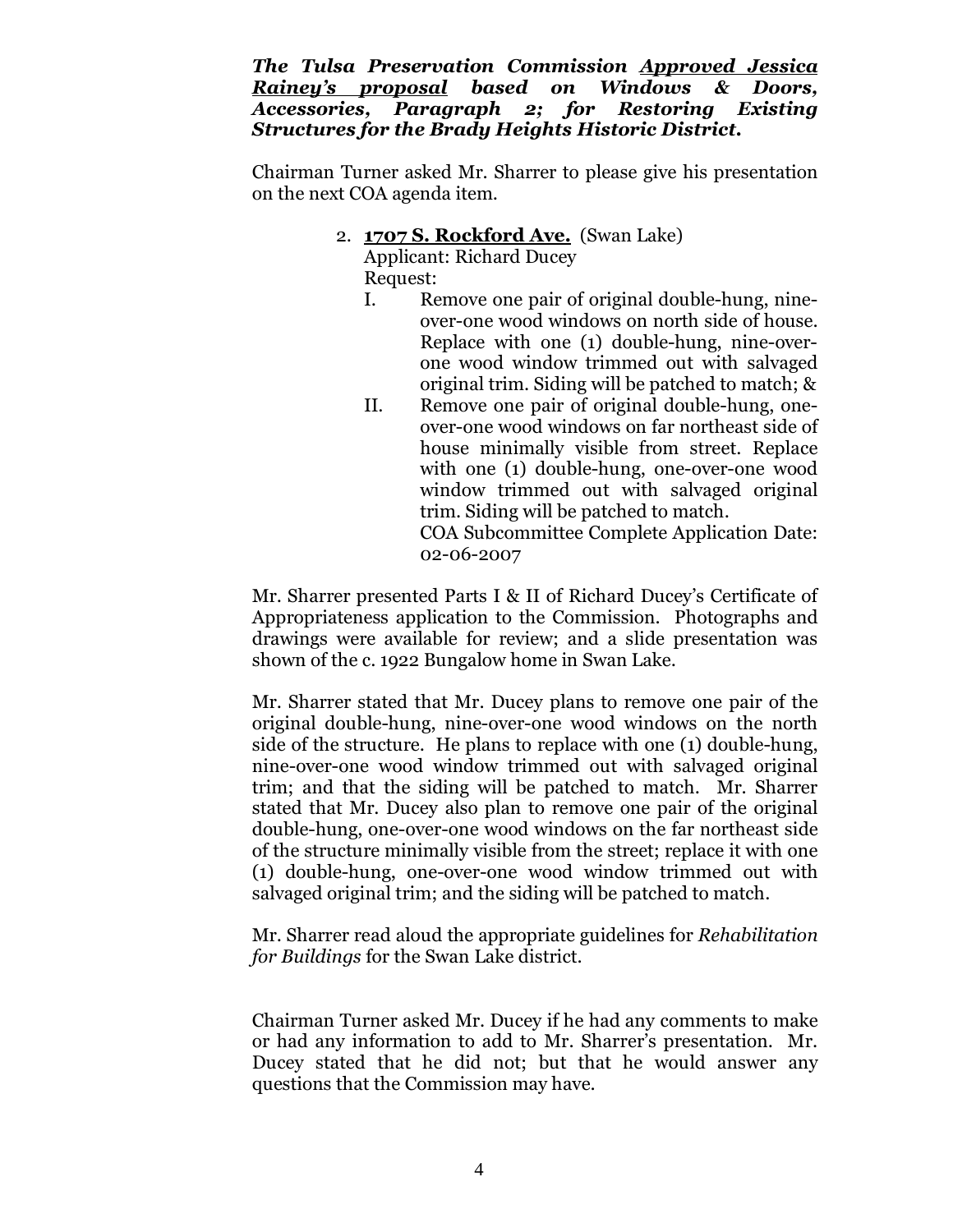Chairman Turner asked Vice-Chairperson O'Neal to please give her report on the recommendations that were made on this proposal at the COA Subcommittee meeting.

Vice-Chairperson O'Neal stated that the COA Subcommittee considered Mr. Ducey's application to be complete at the February 6, 2007 meeting. She stated that the COA Subcommittee recommended by a majority vote to approve Mr. Ducey's application for *rehabilitation of buildings* in the Swan Lake Historic District.

V-Chairperson O'Neal made a motion to support the COA Subcommittee's recommendations to approve Mr. Ducey's application. Commissioner Ball seconded.

Chairman Turner opened the floor to the Commission for discussion. After a discussion took place, Commissioner Townsend made a motion to approve both parts of Mr. Ducey's application with the following conditions:

Option 1 – To replace the installed casement windows with double hung windows with muntins; or

Option 2 – That the applicant retains the existing casement windows adding the exterior muntins in a 6-over-1 pattern.

Commissioner Ball seconded.

Chairman Turner asked Mrs. Warrior to please call roll.

### **Roll Call Vote to Approve Mr. Ducey's application:**

Chairman Turner – Aye; V-Chairperson O'Neal – Aye; Secretary Smallwood – Aye; Charles Gilmore – Aye; Mary Lee Townsend –Aye; Rex Ball – Aye; Kristen Bergman – Aye; Michelle Cantrell – Aye; Dusty Peck – Aye; & Alice Rodgers - Aye. The motion was **Approved Unanimously by members present and voting.**

*The Tulsa Preservation Commission Approved Richard Ducey's proposal based on Building Wall Materials, A.1.1.2 & Windows & Doors, A.1.2.1 thru A.1.2.4 for Rehabilitation of Buildings for the Swan Lake Historic District.*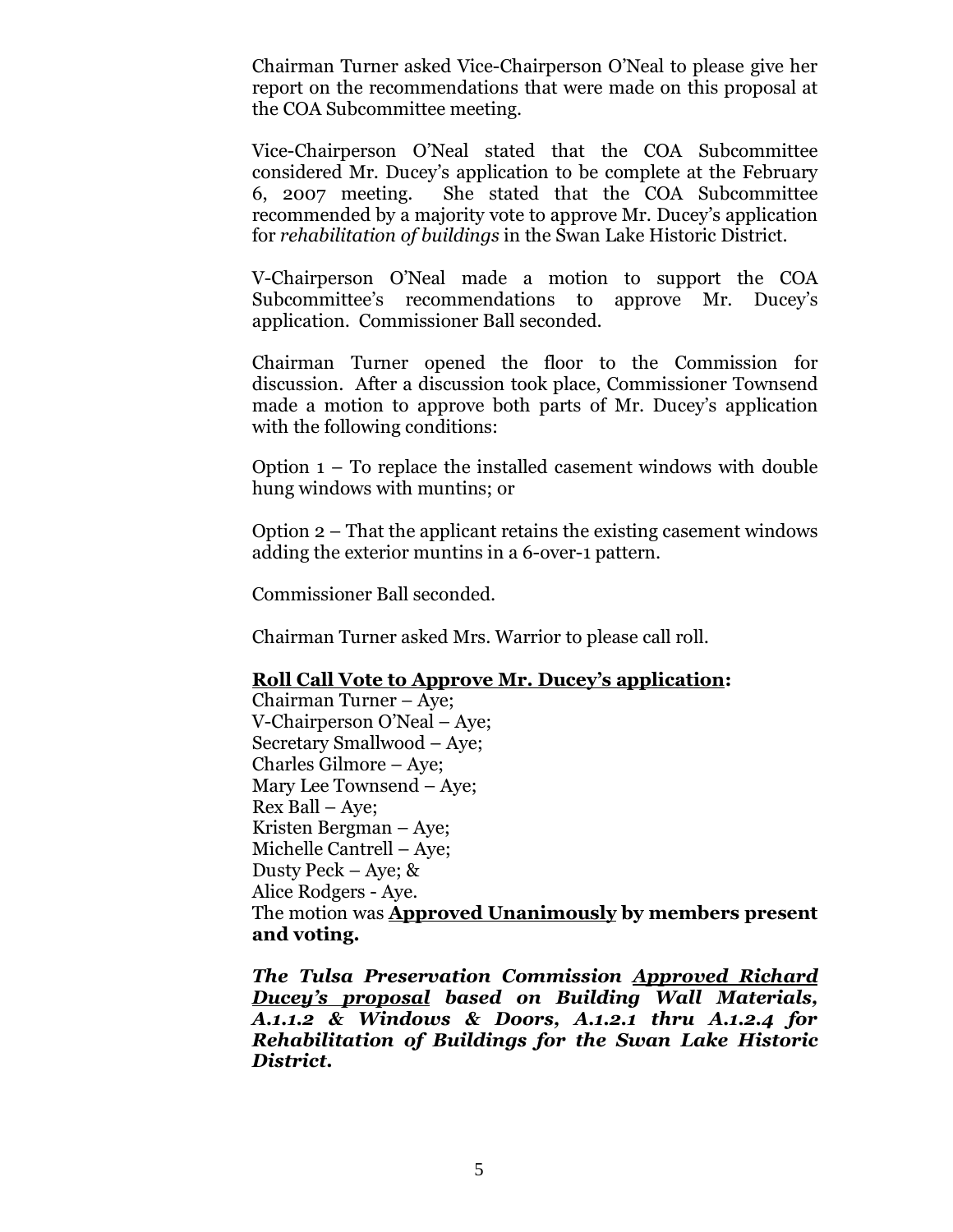Chairman Turner asked Mr. Sharrer to please give his presentation on the next COA agenda item.

# 3. **1507/1509 S. Gillette Ave.** (Gillette)

Applicant: Howard Carpenter Request: Construct gabled portico over the front entrance of 1507 unit. Gable end material will be stucco with half-timbering trim details to match main house. Roof pitch, shingles and eave materials will match the main house.

COA Subcommittee Complete Application Date: 02- 06-2007

Mr. Sharrer presented Howard Carpenter's Certificate of Appropriateness application to the Commission. Photographs and drawings were available for review; and a slide presentation was shown of the c. 1922 historic duplex in Gillette.

Mr. Sharrer stated that Mr. Carpenter plans to construct a gabled portico over the front entrance of unit 1507; and the gable end material will be stucco with half-timbering trim details to match the main house. He stated that the roof pitch, shingles and eave materials will match the main house.

Mr. Sharrer read aloud the appropriate guidelines for *Additions to Existing Structures* for the Gillette district.

Chairman Turner asked Mr. Carpenter if he had any comments to make or had any information to add to Mr. Sharrer's presentation. Mr. Carpenter stated that he did not; but that he would answer any questions that the Commission may have.

Chairman Turner asked Vice-Chairperson O'Neal to please give her report on the recommendations that were made on this proposal at the COA Subcommittee meeting.

Vice-Chairperson O'Neal stated that the COA Subcommittee considered Mr. Carpenter's application to be complete at the February 6, 2007 meeting. She stated that the COA Subcommittee recommended by a unanimous vote to approve Mr. Carpenter's application (with conditions) for *additions to existing structures* in the Gillette Historic District.

V-Chairperson O'Neal stated that the Subcommittee had recommended to approve Mr. Carpenter's application with conditions; but that staff has added the Subcommittee's conditions in with the applicant's original request.

Chairman Turner asked staff to please leave the application request as it stands; and allow the COA Subcommittee to make conditions to the proposal in the COA report.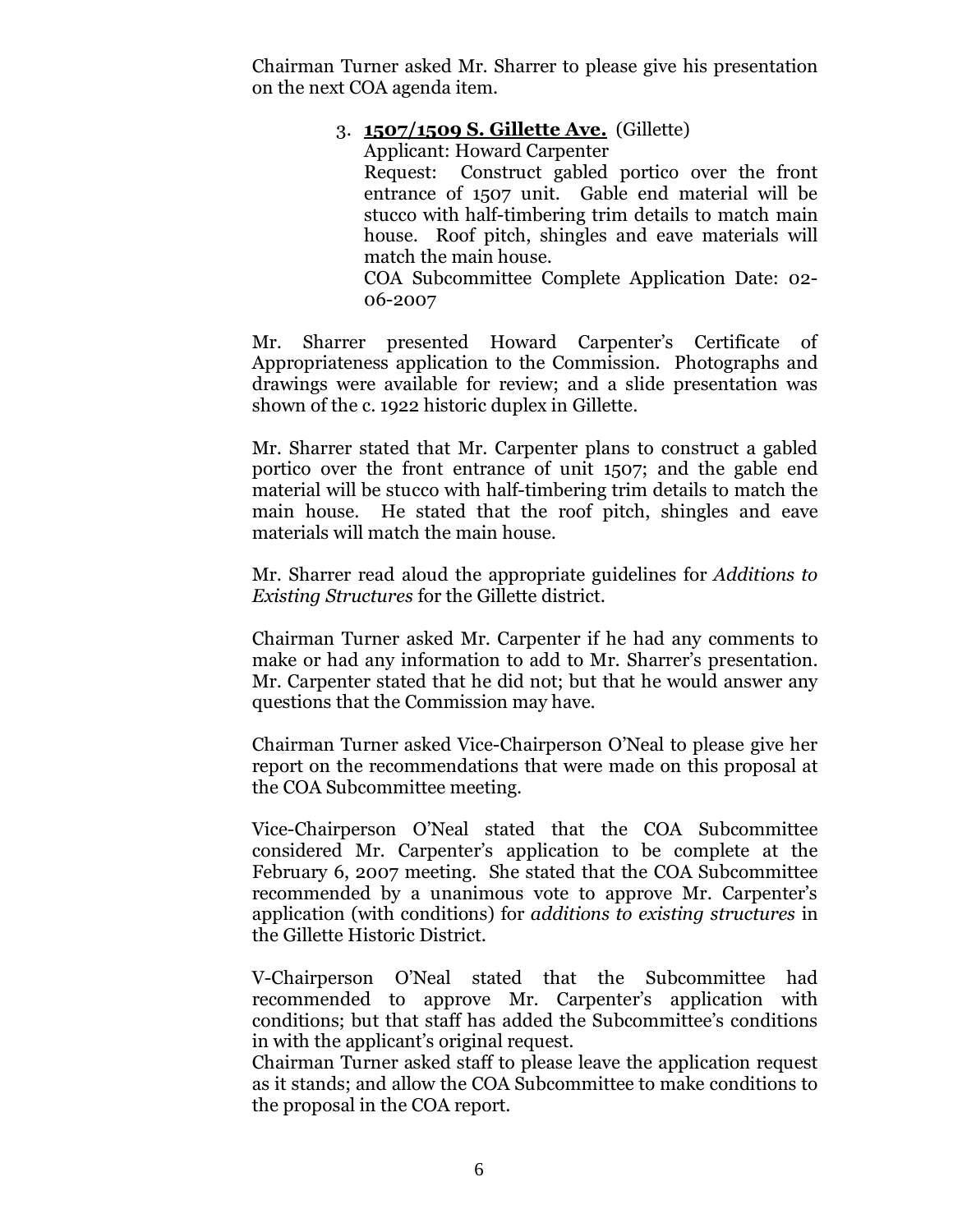V-Chairperson O'Neal made a motion to approve Mr. Carpenter's application with no conditions. Commissioner Gilmore seconded.

Chairman Turner opened the floor to the Commission for discussion. After a brief discussion took place, Chairman Turner asked Mrs. Warrior to please call roll.

### **Roll Call Vote to Approve Mr. Carpenter's application:**

Chairman Turner – Aye; V-Chairperson O'Neal – Aye; Secretary Smallwood – Aye; Charles Gilmore – Aye; Mary Lee Townsend –Aye; Rex Ball – Aye; Kristen Bergman – Aye; Michelle Cantrell – Aye; Dusty Peck – Aye; & Alice Rodgers - Aye. The motion was **Approved Unanimously by members present and voting.**

### *The Tulsa Preservation Commission Approved Howard Carpenter's proposal based on General Requirements, 2.0.2 & 2.0.3; from Building Materials & Elements, 2.2.1 & 2.2.2; and from Roofs, 2.3.2 for Additions to Existing Structures in the Gillette Historic District.*

Chairman Turner asked Mr. Sharrer to please give his presentation on the next COA agenda item.

# 4. **319 E. 18th St.** (North Maple Ridge)

Applicant: Steve Olsen Request:

- I. Construct a 155 square foot, one-story addition to east elevation of house. Addition will be a half-octagon with a hipped roof of asphalt shingles, stucco walls, and divided-light wood windows on all sides; &
- II. Construct a 512 square foot, one-story addition to north elevation of house. Addition will be rectangular with a hipped roof of asphalt shingles, stucco walls, and wood windows with 9-light Prairie muntin pattern to match existing house. Addition will have a pair of clear-view exterior French doors and wood stairs on east side for access to back yard.

COA Subcommittee Complete Application Date: 02-06-2007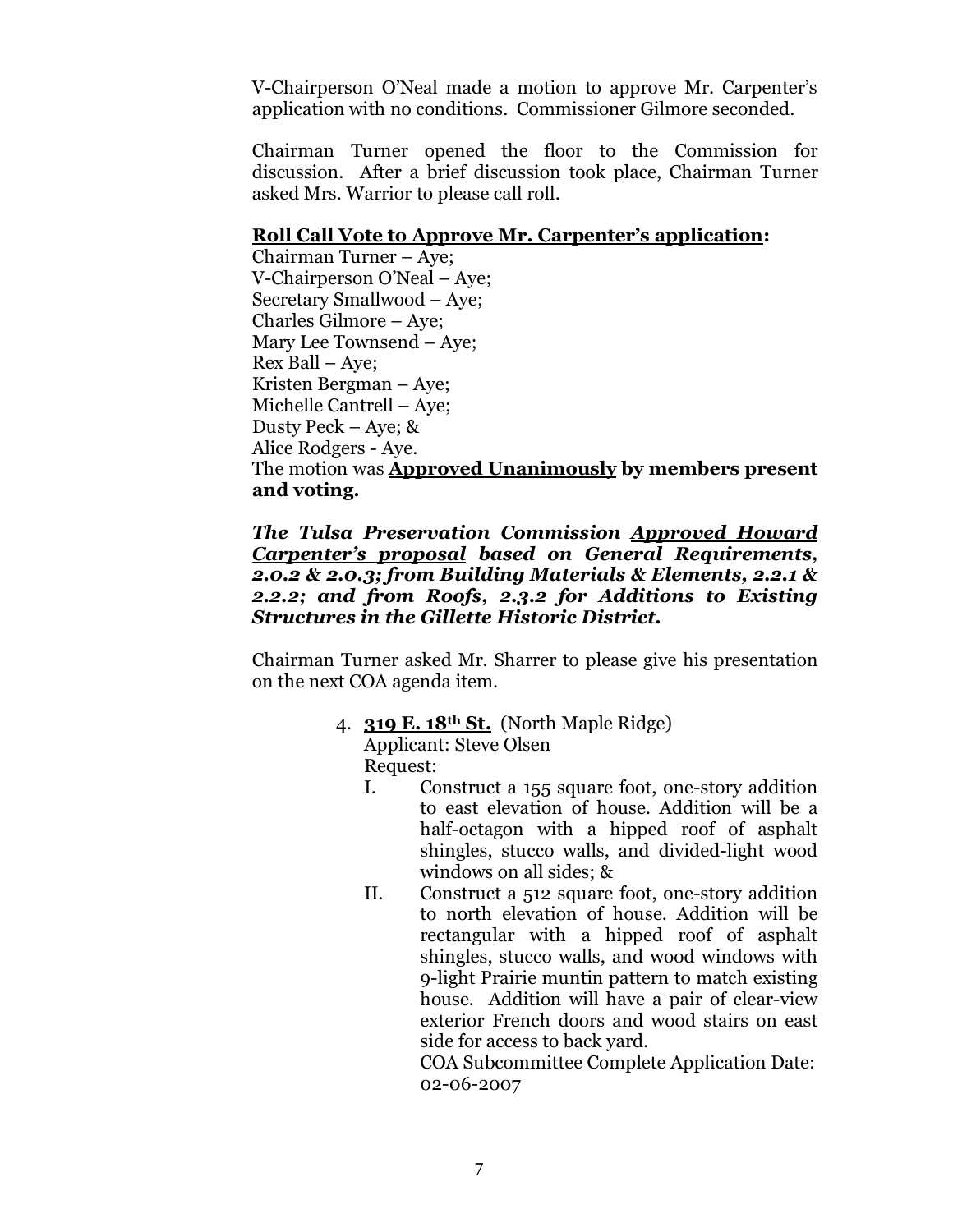Mr. Sharrer presented Parts I & II of Steve Olsen's Certificate of Appropriateness application to the Commission. Photographs and drawings were available for review; and a slide presentation was shown of the historic home in North Maple Ridge.

Mr. Sharrer stated that Mr. Olsen plans to construct a 155 square foot, one-story addition to the east elevation of the structure. The new addition will be a half-octagon with a hipped roof of asphalt shingles, stucco walls, and divided-light wood windows on all sides. Mr. Sharrer stated that Mr. Olsen plans to construct a 512 square foot, one-story addition to the north elevation of the structure. This new addition will be rectangular with a hipped roof of asphalt shingles, stucco walls, and wood windows with a 9-light Prairie muntin pattern to match the existing house. Mr. Sharrer stated that this addition will have a pair of clear-view exterior French doors and wood stairs on the east side of the addition for access to the back yard.

Mr. Sharrer read aloud the appropriate guidelines for *Additions to Existing Structures* for the Swan Lake district.

Chairman Turner asked Mr. Olsen if he had any comments to make or had any information to add to Mr. Sharrer's presentation. Mr. Olsen stated that he did not; but that he would answer any questions that the Commission may have.

Chairman Turner asked Vice-Chairperson O'Neal to please give her report on the recommendations that were made on this proposal at the COA Subcommittee meeting.

Vice-Chairperson O'Neal stated that the COA Subcommittee considered Mr. Olsen's application to be complete at the February 6, 2007 meeting. She stated that the COA Subcommittee recommended by a majority vote to approve both parts of Mr. Olsen's application for *additions to existing structures* in the North Maple Ridge Historic District.

V-Chairperson O'Neal made a motion to support the COA Subcommittee's recommendations to approve Mr. Olsen's application with the following conditions:

- $\Diamond$  For Part I That the applicant install True Divided Light (TDL) windows; a copper roof on east addition; and install gutters to match the existing;
- $\Diamond$  For Part II That the applicant installs gutters to match the existing.

Commissioner Gilmore seconded.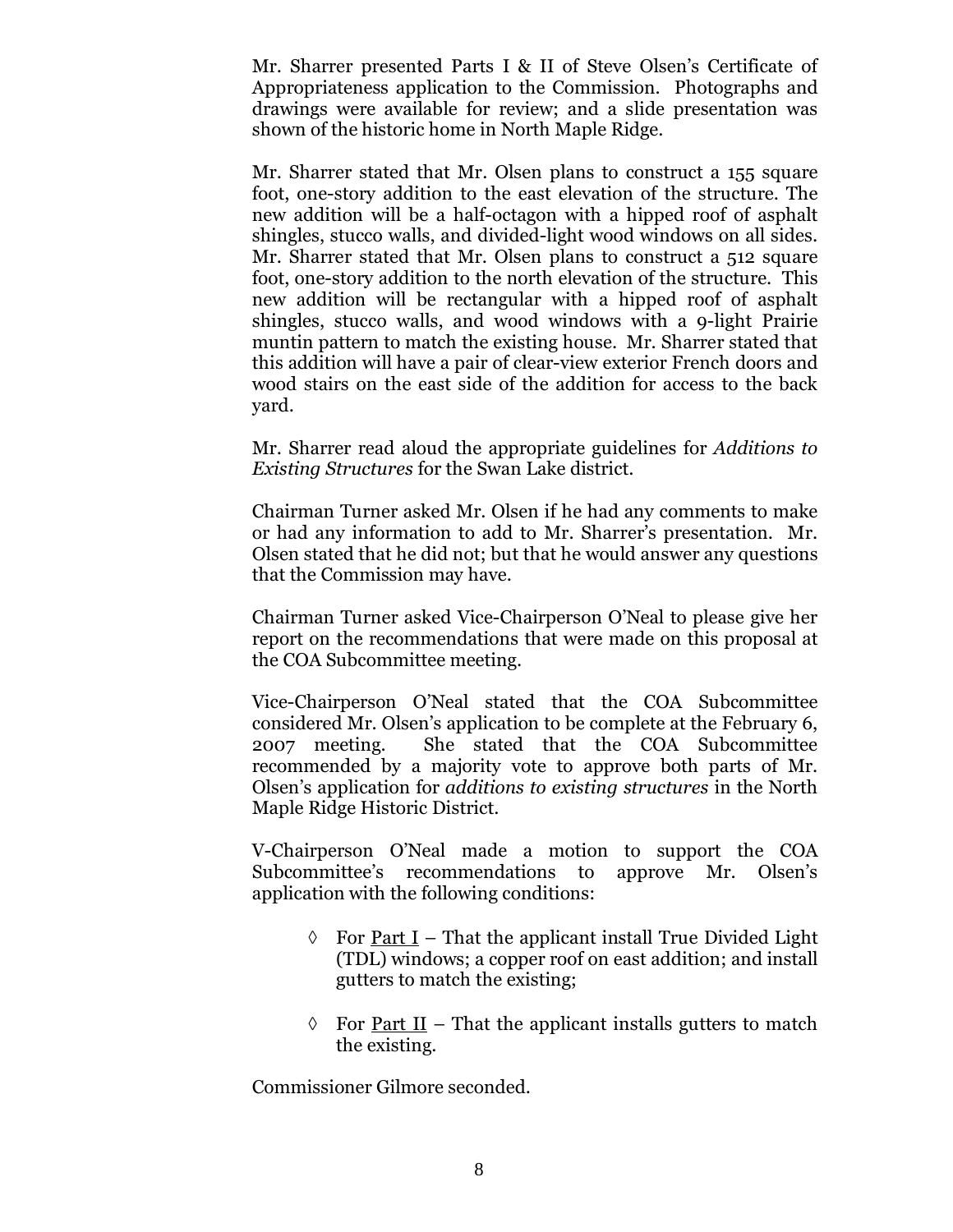Chairman Turner opened the floor to the Commission for discussion. After a discussion took place, Chairman Turner asked Mrs. Warrior to please call roll.

### **Roll Call Vote to Approve Mr. Olsen's application:**

Chairman Turner – Aye; V-Chairperson O'Neal – Aye; Secretary Smallwood – Aye; Charles Gilmore – Aye; Mary Lee Townsend –Aye; Rex Ball – Aye; Kristen Bergman – Aye; Michelle Cantrell – Aye; Dusty Peck – Aye; & Alice Rodgers - Aye. The motion was **Approved Unanimously by members present and voting.**

### *The Tulsa Preservation Commission Approved Steve Olsen's proposal based on General Requirements, B.1.0.1 thru B.1.0.3 & Building Materials and Elements, B.1.2.1 & B.1.2.2 for Additions to Existing Structures for the North Maple Ridge Historic District.*

Chairman Turner asked Mr. Sharrer to please give his presentation on the next COA agenda item.

> 5. **2007 S. Yorktown Ave.** (Yorktown) Applicant: Brian Sachse Request: Demolition of existing structure at 2007 S. Yorktown Avenue. COA Subcommittee Complete Application Date: 02- 06-2007

Mr. Sharrer presented Brian Sachse's Certificate of Appropriateness application to the Commission. Photographs and drawings were available for review; and a slide presentation was shown of the c. 1922 Bungalow historic home in Yorktown.

Mr. Sharrer stated that Mr. Sachse plans to demolish the existing structure at 2007 S. Yorktown Avenue. He stated that the structure was purchased last month in January, 2007; and that there was a fire in the basement that damaged the house a few years ago. Mr. Sharrer stated that Mr. Sachse believes that due to the fire damage and due to its poor condition that the house is in, that he had purchased this house just for demolition.

Mr. Sharrer read aloud the appropriate guidelines for *Demolition of Residential Structures* for the Yorktown district. He stated "that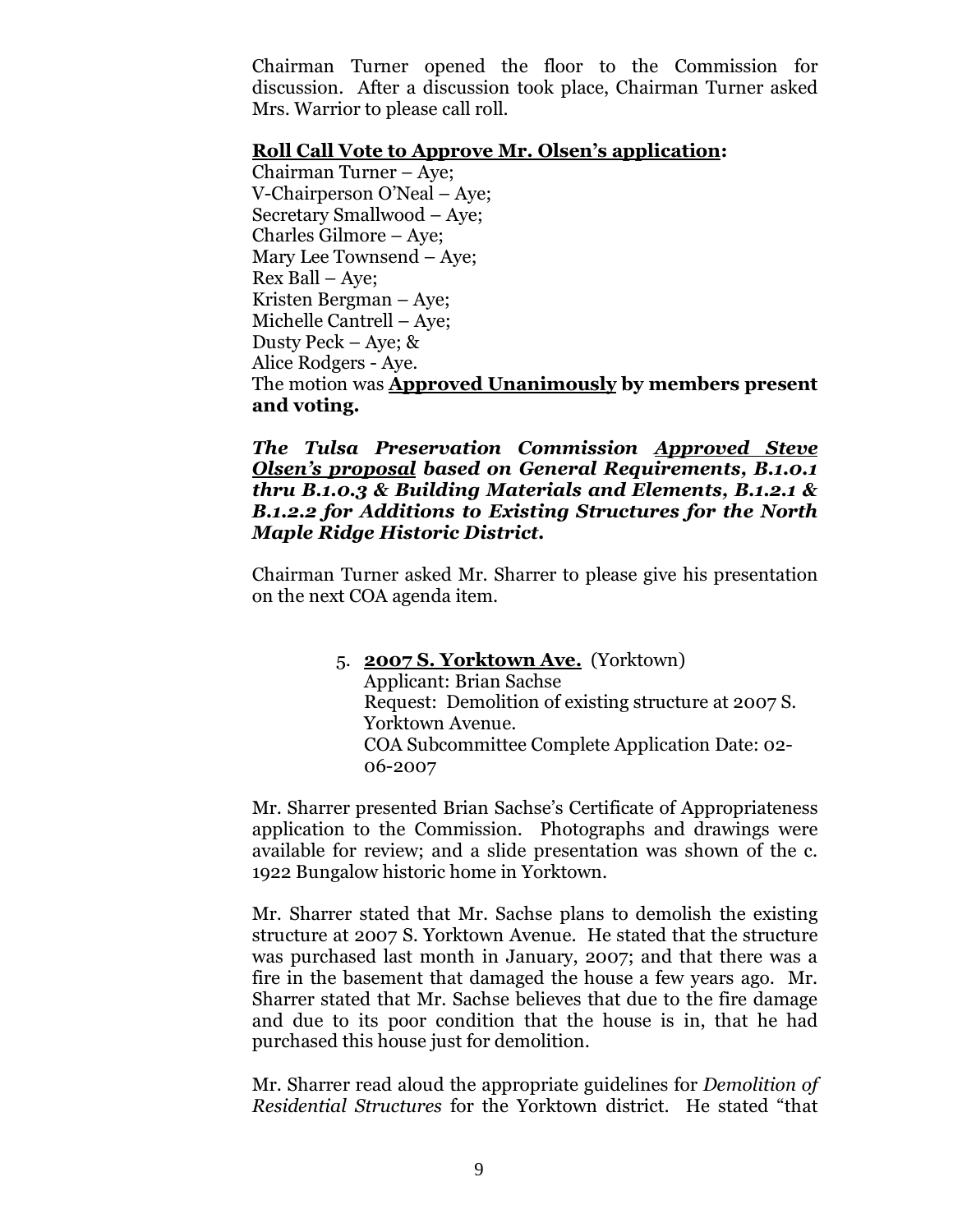Structures should first be rehabilitated, modified, or altered to achieve a continued, useful state, when reasonably possible. Demolition should be utilized only upon determining that the use of the property cannot be achieved through the above methods." Mr. Sharrer read guidelines from the City of Tulsa Ordinance, Chapter 10A, Historic Preservation, Section 1055D, *Applications Involving Demolition – Stay,* is #1: Imminently dangerous to life and property.

Chairman Turner asked Mr. Duvall if he had any comments to make or had any information to add to Mr. Sharrer's presentation. Mr. Duvall, representing Brian Sachse's proposal for demolition stated that he did have a few comments to make. Mr. Duvall stated that the house was purchased for demolition due to the home deterioration from fire damage, wood rot, termite problems, etc., that he believes that this house should be demolished.

Mr. Duvall stated that the Sachse's house was inspected on October 9, 2006 for structural, roof, & sub-grade moisture infiltration by Knox Inspection Services, Inc. He stated that the opinions made by Knox Inspection Services, Inc., on the conditions of the structure were that the damage occurring in the wood-rot columns, distressed porch slab, burnt timbers in the basement, bulging basement wall, wood-rot outside rafters, fascia boards and siding should be considered structural defects. Mr. Duvall distributed a report to the Commission on the conditions of the Sachse's house from Duvall Architects. The report stated that repairs needed to remedy the conditions and return the property to a useful state are extensive and would require such extensive demolition to both the interior and exterior that the applicant and Duvall Architects are asking the Commission for approval of demolition of the structure.

Chairman Turner asked Vice-Chairperson O'Neal to please give her report on the recommendations that were made on this proposal at the COA Subcommittee meeting.

Vice-Chairperson O'Neal stated that the COA Subcommittee considered Mr. Sachse's application to be complete at the February 6, 2007 meeting. She stated that the COA Subcommittee recommended by a majority vote to deny Mr. Sachse's application for *demolition* in the Yorktown Historic District and under the City of Tulsa Ordinance, Chapter 10A. Vice-Chairperson O'Neal stated that the Subcommittee recommended to deny this application based on Section F.1.0.1, General Requirements from the Yorktown Guidelines; and from Chapter 10A, Historic Preservation, Section 1055D, *Applications Involving Demolition* –*Stay* from the City of Tulsa Ordinance.

Chairman Turner asked if anyone had any comments or opinions to make on the Sachse's demolition proposal.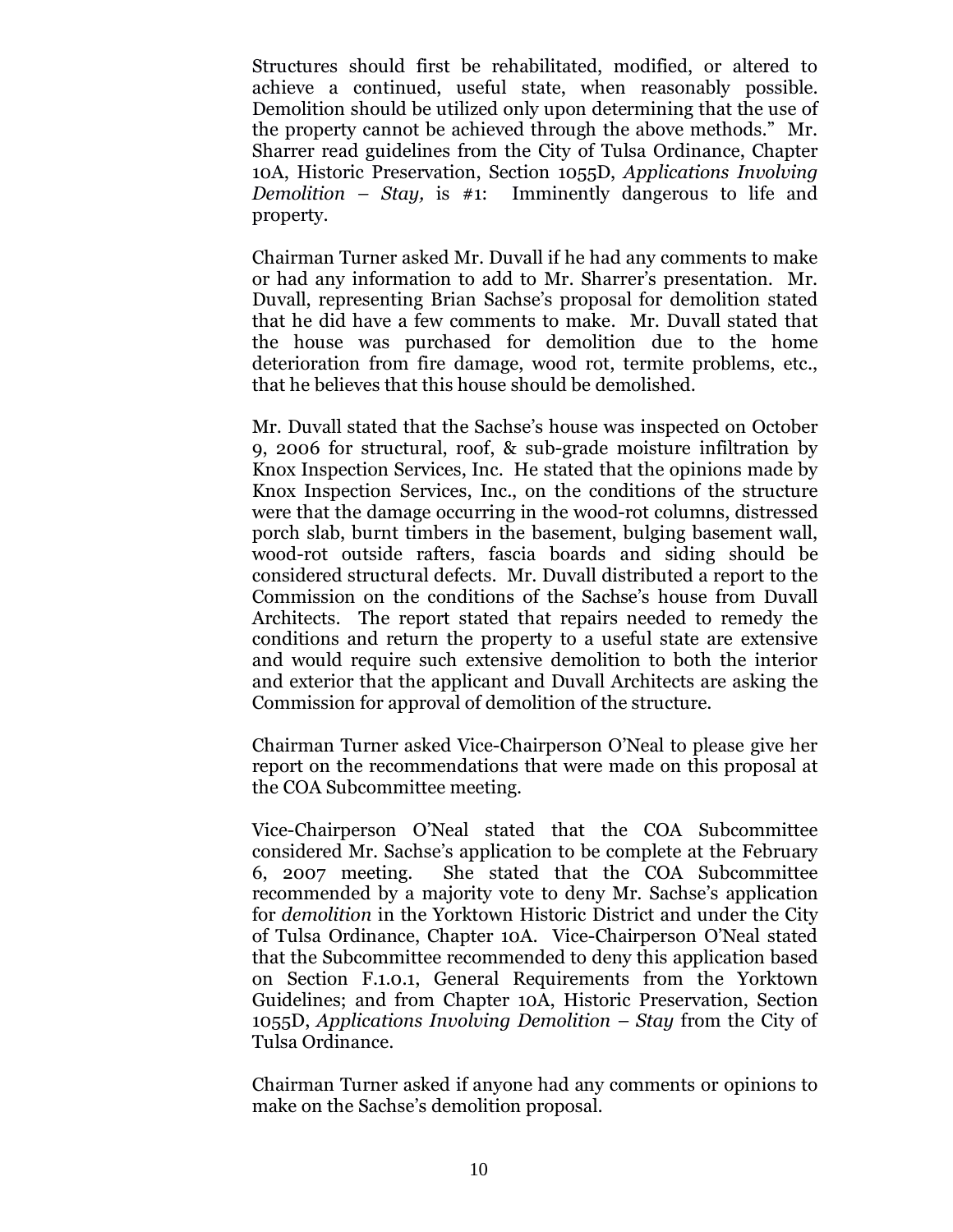An interested party stated that she believes that they're sending the wrong message by allowing demolition to continue due to lack of knowledge and for lack of funds. She stated that "we have to stop demolishing houses."

Yorktown resident, Mark Radzinski stated that he would never support an ordinance taking your rights away to tear down your own house. He stated that he doesn't want anyone else, but himself, to tell him that he can tear down his own house. Mr. Radzinski stated that the difference would be that he would never tear his house down.

Susan McKee stated that a house in Yorktown was proposed to be demolished and ended up not getting demolished; and now the house is worth over \$300,000.00. Ms. McKee believes that the Commission should deny this demolition request.

V-Chairperson O'Neal made a motion to support the COA Subcommittee's recommendations to deny Mr. Sachse's application. Commissioner Ball seconded.

Chairman Turner opened the floor to the Commission for discussion. After a brief discussion took place, Chairman Turner asked Mrs. Warrior to please call roll.

#### **Roll Call Vote to Deny Mr. Sachse's application:**

Chairman Turner – Aye; V-Chairperson O'Neal – Aye; Secretary Smallwood – Aye; Charles Gilmore – Abstain; Mary Lee Townsend –Aye; Rex Ball – Aye; Kristen Bergman – Aye; Michelle Cantrell – Aye; Dusty Peck – Aye; & Alice Rodgers - Aye. The motion was **Approved by Majority to Deny by members present and voting.**

*The Tulsa Preservation Commission Denied Brian Sachse's proposal based on* **General Requirements, Section F.1.0.1, from Guidelines for Demolition of Residential Structures for the Yorktown Historic District; and from Chapter 10A, Historic Preservation, Section 1055D, Applications Involving Demolition – Stay of the City of Tulsa Ordinance**.

Chairman Turner asked Mr. Sharrer to please give his presentation on the next COA agenda item.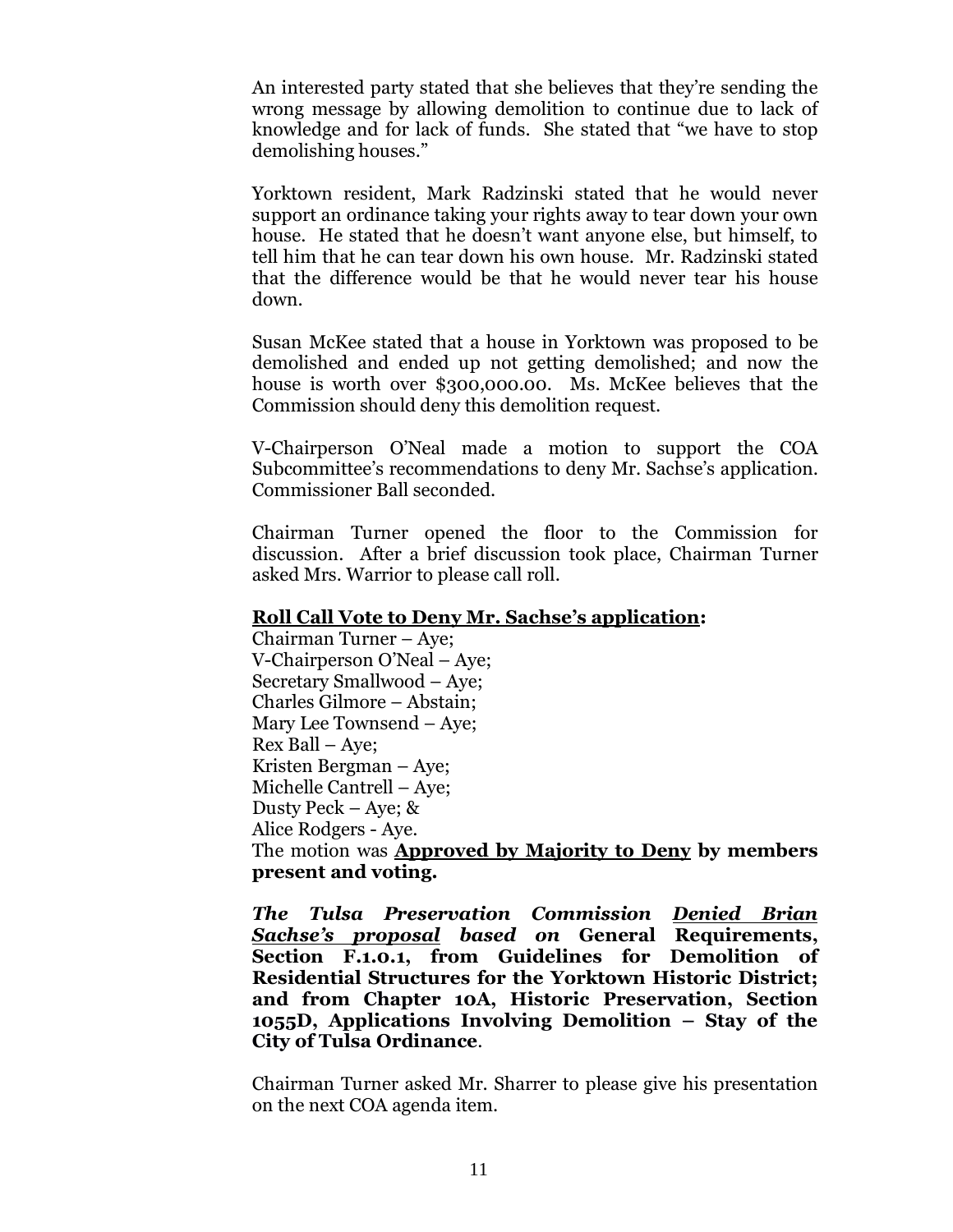### 6. **1320 E. 19th St.** (Swan Lake) Applicant: Candace Melton Request: Construct new front walkway and landing from sidewalk to front door of residence. Walk materials will be Pennsylvania blue stone with brick edge ribbon. At the sidewalk, construct two 24" tall brick columns flanking the new walkway. Columns will be capped with light fixtures. All brick materials will match house. COA Subcommittee Complete Application Date: 02- 06-2007

Mr. Sharrer presented Candace Melton's Certificate of Appropriateness application to the Commission. Photographs and drawings were available for review; and a slide presentation was shown of the historic home in Swan Lake.

Mr. Sharrer stated that Ms. Melton plans to construct a new front walkway and landing from the sidewalk to the front door of her residence. He stated that the walk materials will be Pennsylvania blue stone with brick edge ribbon; and at the sidewalk, Ms. Melton plans to construct two (2) 24" tall brick columns flanking the new walkway. Mr. Sharrer stated that the columns will be capped with light fixtures; and all the brick materials will match the structure.

Mr. Sharrer read aloud the appropriate guidelines for *New Construction* for the Swan Lake district.

Chairman Turner asked Vice-Chairperson O'Neal to please give her report on the recommendations that were made on this proposal at the COA Subcommittee meeting.

Vice-Chairperson O'Neal stated that the COA Subcommittee considered Ms. Melton's application to be complete at the February 6, 2007 meeting. She stated that the COA Subcommittee recommended by a majority vote to approve Ms. Melton's application for *new construction* in the Swan Lake Historic District with the following conditions:

 $\Diamond$  That the applicant submit to the TPC on 02-08-2007 samples of materials on the Pennsylvania blue stone, the light fixture; and the brick edge ribbon (if the brick is unavailable it must be duplicated in texture and pattern as the existing brick on structure).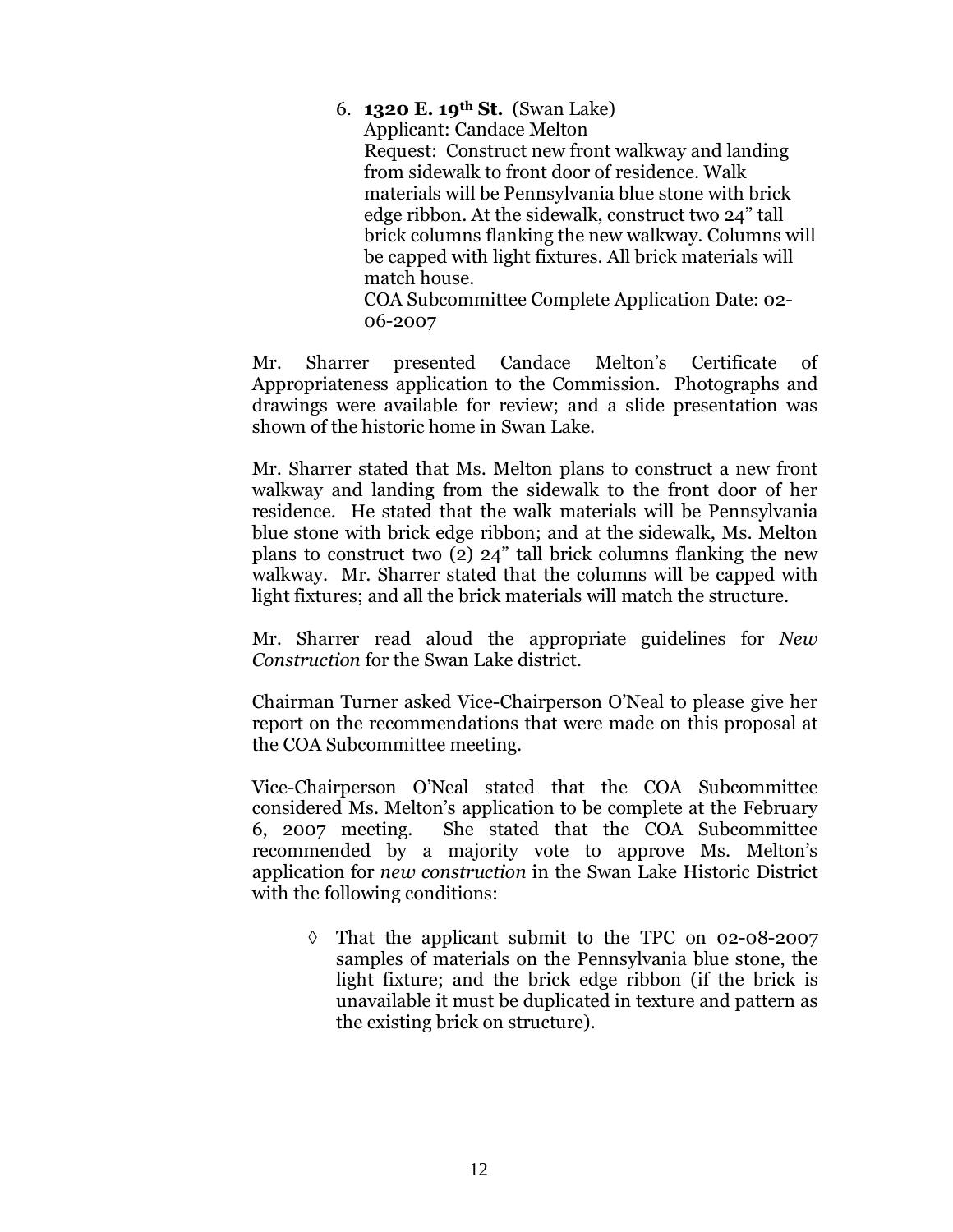V-Chairperson O'Neal stated that Ms. Melton had provided the Commission with all the detailed information/materials that were recommended by the COA Subcommittee; and that she would like to make a motion to approve Melton's application with no conditions. Commissioner Bergman seconded.

Chairman Turner opened the floor to the Commission for discussion. After a brief discussion took place, Chairman Turner asked Mrs. Warrior to please call roll.

### **Roll Call Vote to Approve Ms. Melton's application:**

Chairman Turner – Aye; V-Chairperson O'Neal – Aye; Secretary Smallwood – Aye; Charles Gilmore – Aye; Mary Lee Townsend –Aye; Rex Ball – Aye; Kristen Bergman – Aye; Michelle Cantrell – Aye; Dusty Peck – Aye; & Alice Rodgers - Aye. The motion was **Approved Unanimously by members present and voting.**

*The Tulsa Preservation Commission Approved Candace Melton's proposal based on Building Site, C1.1.4 & C1.1.5 and Building Materials, C1.2.1 for New Construction for the Swan Lake Historic District.*

- **C. Rules & Regulations** None.
- **D. Program Planning & Neighborhood Conservation** None.
- **4. Chair Report**

### **A. Communication within the TPC**

Ms. DeCort announced that she would like to ask the Commission to please send any correspondence or agenda items by contacting her first. She stated that she will review the correspondence and give it to the appropriate party.